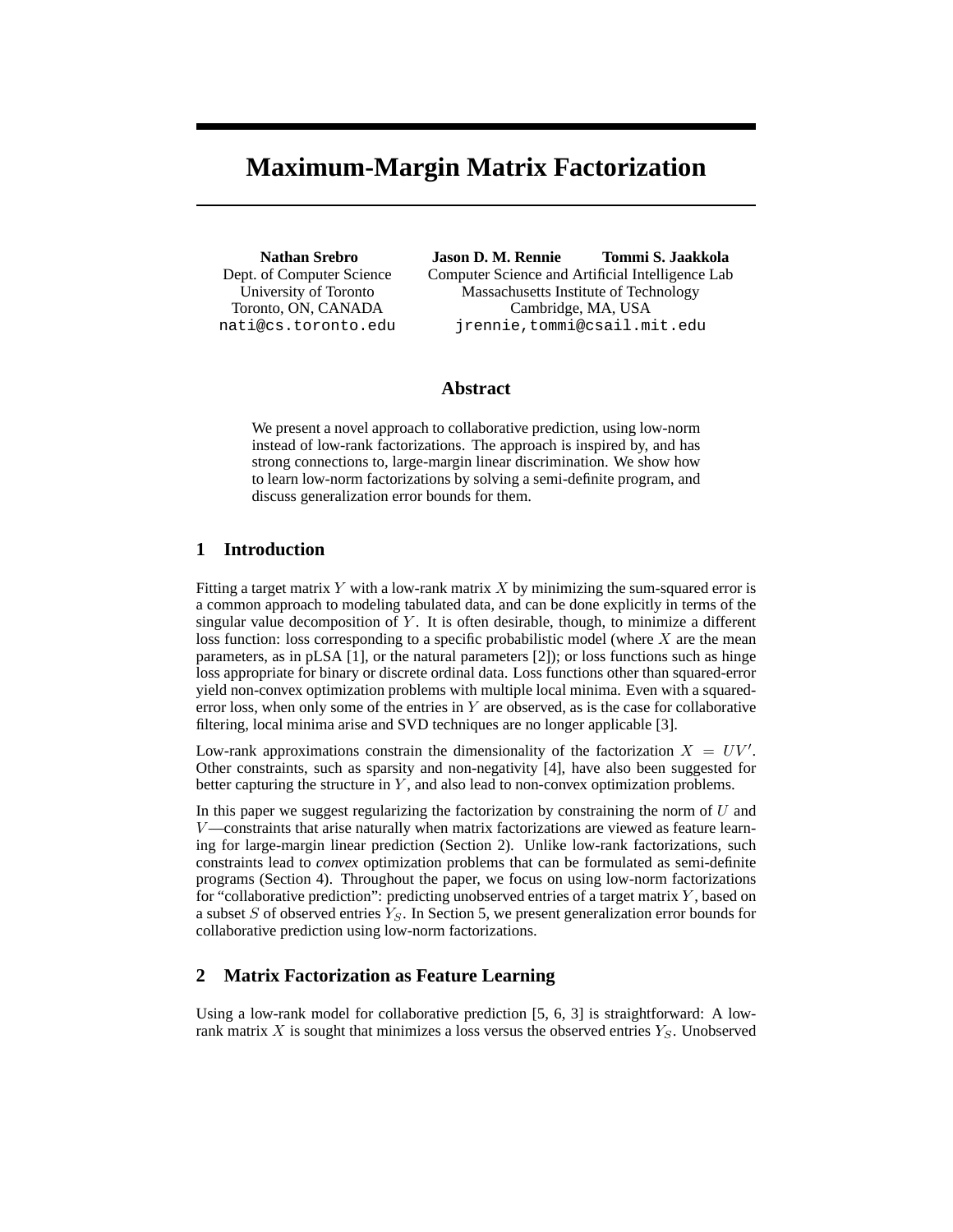entries in Y are predicted according to X. Matrices of rank at most  $k$  are those that can be factored into  $X = UV', U \in \mathbb{R}^{n \times k}, V \in \mathbb{R}^{m \times k}$ , and so seeking a low-rank matrix is equivalent to seeking a low-dimensional factorization.

If one of the matrices, say  $U$ , is fixed, and only the other matrix  $V'$  needs to be learned, then fitting each column of the target matrix  $Y$  is a separate linear prediction problem. Each row of U functions as a "feature vector", and each column of  $V'$  is a linear predictor, predicting the entries in the corresponding column of  $Y$  based on the "features" in  $U$ .

In collaborative prediction, both  $U$  and  $V$  are unknown and need to be estimated. This can be thought of as learning feature vectors (rows in  $U$ ) for each of the rows of  $Y$ , enabling good linear prediction across all of the prediction problems (columns of  $Y$ ) concurrently, each with a different linear predictor (columns of  $V'$ ). The features are learned without any external information or constraints which is impossible for a single prediction task (we would use the labels as features). The underlying assumption that enables us to do this in a collaborative filtering situation is that the prediction tasks (columns of Y ) are *related*, in that the same features can be used for all of them, though possibly in different ways.

Low-rank collaborative prediction corresponds to regularizing by limiting the dimensionality of the feature space—each column is a linear prediction problem in a low-dimensional space. Instead, we suggest allowing an unbounded dimensionality for the feature space, and regularizing by requiring a low-norm factorization, while predicting with large-margin.

Consider adding to the loss a penalty term which is the sum of squares of entries in  $U$  and V, i.e.  $||U||_{\text{Fro}}^2 + ||V||_{\text{Fro}}^2$  ( $||\|_{\text{Fro}}$  denotes the Frobenius norm). Each "conditional" problem (fitting  $U$  given  $V$  and vice versa) again decomposes into a collection of standard, this time regularized, linear prediction problems. With an appropriate loss function, or constraints on the observed entries, these correspond to large-margin linear discrimination problems. For example, if we learn a binary observation matrix by minimizing a hinge loss plus such a regularization term, each conditional problem decomposes into a collection of SVMs.

# **3 Maximum-Margin Matrix Factorizations**

Matrices with a factorization  $X = UV'$ , where U and V have low Frobenius norm (recall that the dimensionality of  $U$  and  $V$  is no longer bounded!), can be characterized in several equivalent ways, and are known as low *trace norm* matrices:

**Definition 1.** *The trace norm*<sup>1</sup>  $\|X\|_{\Sigma}$  *is the sum of the singular values of* X.

**Lemma 1.**  $||X||_{\Sigma} = \min_{X=UV'} ||U||_{Fro} ||V||_{Fro} = \min_{X=UV'} \frac{1}{2} (||U||_{Fro}^2 + ||V||_{Fro}^2)$ 

The characterization in terms of the singular value decomposition allows us to characterize low trace norm matrices as the convex hull of bounded-norm rank-one matrices:

**Lemma 2.** 
$$
{X \mid ||X||_{\Sigma} \le B} = \text{conv} \{ uv' | u \in \mathbb{R}^n, v \in \mathbb{R}^m, |u|^2 = |v|^2 = B \}
$$

In particular, the trace norm is a convex function, and the set of bounded trace norm matrices is a convex set. For convex loss functions, seeking a bounded trace norm matrix minimizing the loss versus some target matrix is a convex optimization problem.

This contrasts sharply with minimizing loss over low-rank matrices—a non-convex problem. Although the sum-squared error versus a *fully observed* target matrix can be minimized efficiently using the SVD (despite the optimization problem being non-convex!), minimizing other loss functions, or even minimizing a squared loss versus a partially observed matrix, is a difficult optimization problem with multiple local minima [3].

<sup>1</sup>Also known as the *nuclear norm* and the *Ky-Fan n-norm*.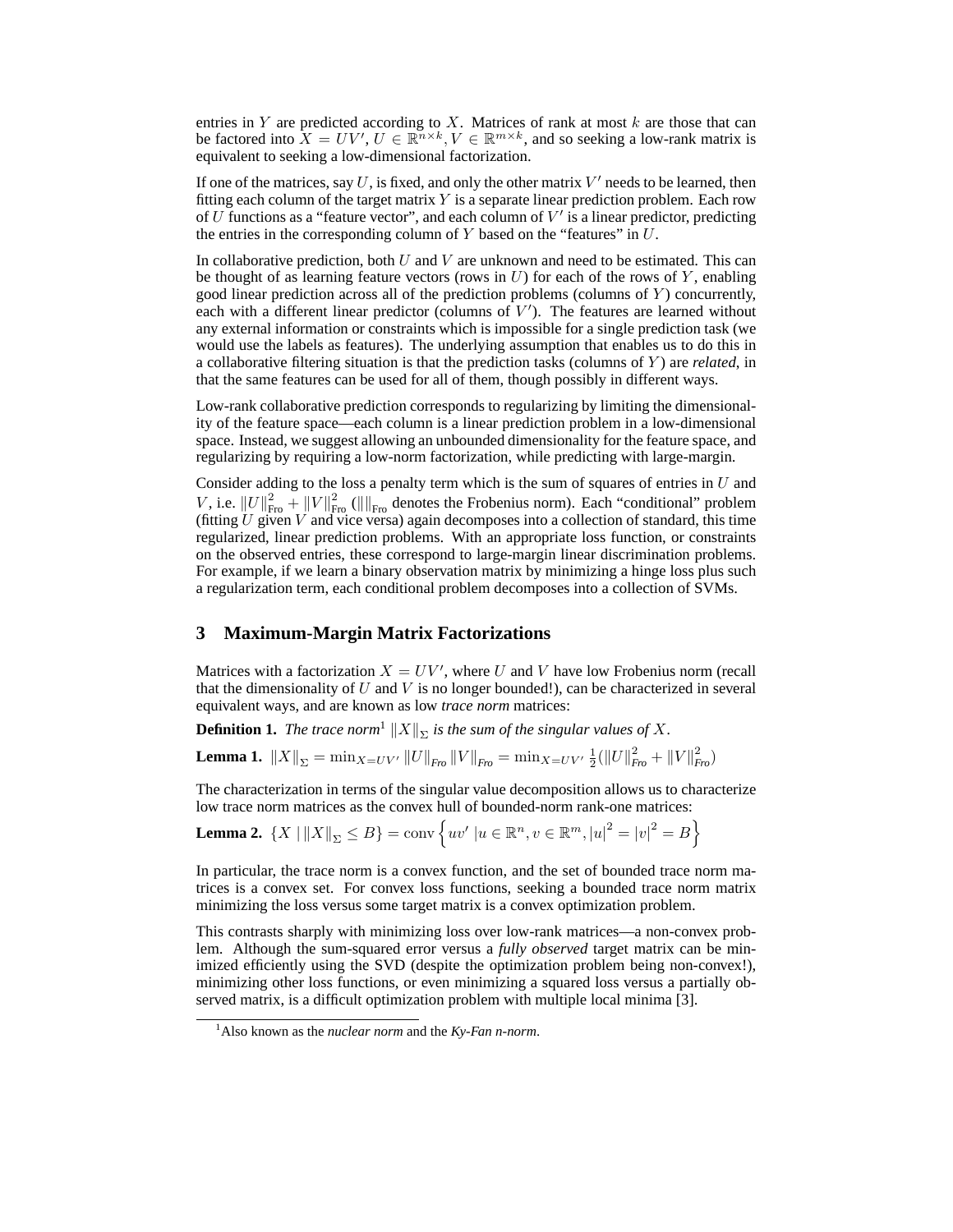In fact, the trace norm has been suggested as a convex surrogate to the rank for various rank-minimization problems [7]. Here, we justify the trace norm directly, both as a natural extension of large-margin methods and by providing generalization error bounds.

To simplify presentation, we focus on binary labels,  $Y \in {\{\pm 1\}}^{n \times m}$ . We consider *hardmargin matrix factorization*, where we seek a minimum trace norm matrix X that matches the observed labels with a margin of one:  $Y_{ia}X_{ia} \geq 1$  for all  $ia \in S$ . We also consider *soft-margin* learning, where we minimize a trade-off between the trace norm of X and its hinge-loss relative to  $Y_S$ :

$$
\text{minimize } \|X\|_{\Sigma} + c \sum_{ia \in S} \max(0, 1 - Y_{ia} X_{ia}). \tag{1}
$$

As in maximum-margin linear discrimination, there is an inverse dependence between the norm and the margin. Fixing the margin and minimizing the trace norm is equivalent to fixing the trace norm and maximizing the margin. As in large-margin discrimination with certain infinite dimensional (e.g. radial) kernels, the data is always separable with sufficiently high trace norm (a trace norm of  $\sqrt{n|S|}$  is sufficient to attain a margin of one).

**The max-norm variant** Instead of constraining the norms of rows in  $U$  and  $V$  on average, we can constrain all rows of  $U$  and  $V$  to have small  $L_2$  norm, replacing the trace norm with  $||X||_{\max} = \min_{X=UV'} (\max_i |U_i|)(\max_a |V_a|)$  where  $U_i, V_a$  are rows of U, V. Lowmax-norm discrimination has a clean geometric interpretation. First, note that predicting the target matrix with the signs of a rank- $k$  matrix corresponds to mapping the "items" (columns) to points in  $\mathbb{R}^k$ , and the "users" (rows) to homogeneous hyperplanes, such that each user's hyperplane separates his positive items from his negative items. Hard-margin low-max-norm prediction corresponds to mapping the users and items to points and hyperplanes in a high-dimensional unit sphere such that each user's hyperplane separates his positive and negative items with a large-margin (the margin being the inverse of the maxnorm).

## **4 Learning Maximum-Margin Matrix Factorizations**

In this section we investigate the optimization problem of learning a MMMF, i.e. a low norm factorization  $UV'$ , given a binary target matrix. Bounding the trace norm of  $UV'$  by  $\frac{1}{2}(\|U\|_{\text{Fro}}^2 + \|V\|_{\text{Fro}}^2)$ , we can characterize the trace norm in terms of the trace of a positive semi-definite matrix:

**Lemma 3 ([7, Lemma 1]).** *For any*  $X \in \mathbb{R}^{n \times m}$  *and*  $t \in \mathbb{R}$ *:*  $||X||_{\Sigma} \leq t$  *iff there exists*  $A \in \mathbb{R}^{n \times n}$  and  $B \in \mathbb{R}^{m \times m}$  such that  $A \begin{bmatrix} A & X \\ X' & B \end{bmatrix} \succcurlyeq 0$  and  $\text{tr } A + \text{tr } B \leq 2t$ .

*Proof.* Note that for any matrix W,  $||W||_{\text{Fro}} = \text{tr } WW'$ . If  $\begin{bmatrix} A & X \\ X' & B \end{bmatrix} \succcurlyeq 0$ , we can write it as a product  $\left[\begin{array}{c} U \\ V \end{array}\right] \left[\begin{array}{c} U' \\ V' \end{array}\right]$ . We have  $X = UV'$  and  $\frac{1}{2}(\left\|U\right\|_{\text{Fro}}^2 + \left\|V\right\|_{\text{Fro}}^2) = \frac{1}{2}(\text{tr }A + \text{tr }B) \leq t$ , establishing  $\|X\|_{\Sigma} \leq t$ . Conversely, if  $\|X\|_{\Sigma} \leq t$  we can write it as  $X = UV^t$  with tr  $UU' + \text{tr } VV' \leq 2t$  and consider the p.s.d. matrix  $\begin{bmatrix} UU' & X \\ X' & VV' \end{bmatrix}$ .

Lemma 3 can be used in order to formulate minimizing the trace norm as a semi-definite optimization problem (SDP). Soft-margin matrix factorization (1), can be written as:

$$
\min \frac{1}{2} (\operatorname{tr} A + \operatorname{tr} B) + c \sum_{ia \in S} \xi_{ia} \text{ s.t. } \begin{bmatrix} A & X \\ X' & B \end{bmatrix} \succcurlyeq 0, \quad \begin{array}{c} y_{ia} X_{ia} \ge 1 - \xi_{ia} \\ \xi_{ia} \ge 0 \end{array} \forall ia \in S \tag{2}
$$

<sup>&</sup>lt;sup>2</sup> $A \ge 0$  denotes A is positive semi-definite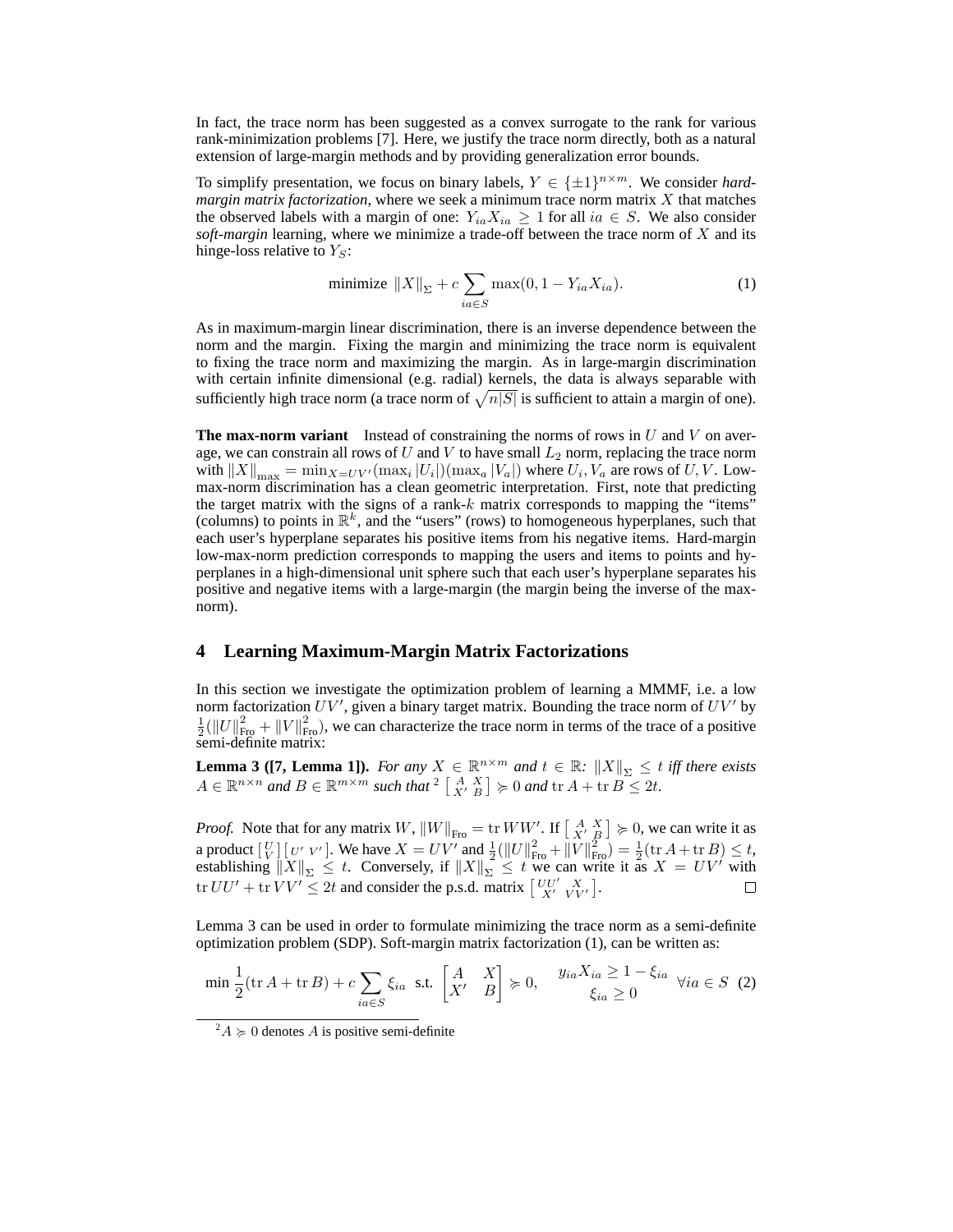Associating a dual variable  $Q_{ia}$  with each constraint on  $X_{ia}$ , the dual of (2) is [8, Section 5.4.2]:

$$
\max \sum_{ia \in S} Q_{ia} \text{ s.t. } \begin{bmatrix} I & (-Q \otimes Y) \\ (-Q \otimes Y)' & I \end{bmatrix} \succcurlyeq 0, \quad 0 \le Q_{ia} \le c \tag{3}
$$

where  $Q \otimes Y$  denotes the sparse matrix  $(Q \otimes Y)_{ia} = Q_{ia}Y_{ia}$  for  $ia \in S$  and zeros elsewhere. The problem is strictly feasible, and there is no duality gap. The p.s.d. constraint in the dual (3) is equivalent to bounding the spectral norm of  $Q \otimes Y$ , and the dual can also be written as an optimization problem subject to a bound on the spectral norm, i.e. a bound on the singular values of  $Q \otimes Y$ :

$$
\max \sum_{ia \in S} Q_{ia} \text{ s.t. } \begin{aligned} \|Q \otimes Y\|_2 &\le 1\\ 0 &\le Q_{ia} \le c \quad \forall ia \in S \end{aligned} \tag{4}
$$

In typical collaborative prediction problems, we observe only a small fraction of the entries in a large target matrix. Such a situation translates to a sparse dual semi-definite program, with the number of variables equal to the number of observed entries. Large-scale SDP solvers can take advantage of such sparsity.

The prediction matrix  $X^*$  minimizing (1) is part of the primal optimal solution of (2), and can be extracted from it directly. Nevertheless, it is interesting to study how the optimal prediction matrix  $X^*$  can be directly recovered from a dual optimal solution  $Q^*$  alone. Although unnecessary when relying on interior point methods used by most SDP solvers (as these return a primal/dual optimal pair), this can enable us to use specialized optimization methods, taking advantage of the simple structure of the dual.

**Recovering**  $X^*$  **from**  $Q^*$  As for linear programming, recovering a primal optimal solution directly from a dual optimal solution is not always possible for SDPs. However, at least for the hard-margin problem (no slack) this is possible, and we describe below how an optimal prediction matrix  $X^*$  can be recovered from a dual optimal solution  $Q^*$  by calculating a singular value decomposition and solving linear equations.

Given a dual optimal  $Q^*$ , consider its singular value decomposition  $Q^* \otimes Y = U\Lambda V'$ . Recall that all singular values of  $Q^* \otimes Y$  are bounded by one, and consider only the columns  $\tilde{U} \in \mathbb{R}^{n \times p}$  of  $U$  and  $\tilde{V} \in \mathbb{R}^{m \times p}$  of V with singular value one. It is possible to show [8, Section 5.4.3], using complimentary slackness, that for some matrix  $R \in \mathbb{R}^{p \times p}$ ,  $X^* =$  $\tilde{U}RR'\tilde{V}'$  is an optimal solution to the maximum margin matrix factorization problem (1). Furthermore,  $\frac{p(p+1)}{2}$  is bounded above by the number of non-zero  $Q_{ia}^*$ . When  $Q_{ia}^* > 0$ , and assuming hard-margin constraints, i.e. no box constraints in the dual, complimentary slackness dictates that  $X_{ia}^* = \tilde{U}_i RR' \tilde{V}_a' = Y_{ia}$ , providing us with a linear equation on the  $\frac{p(p+1)}{2}$  entries in the symmetric RR'. For hard-margin matrix factorization, we can therefore recover the entries of  $RR'$  by solving a system of linear equations, with a number of variables bounded by the number of observed entries.

**Recovering specific entries** The approach described above requires solving a large system of linear equations (with as many variables as observations). Furthermore, especially when the observations are very sparse (only a small fraction of the entries in the target matrix are observed), the dual solution is much more compact then the prediction matrix: the dual involves a single number for each *observed* entry. It might be desirable to avoid storing the prediction matrix  $X^*$  explicitly, and calculate a desired entry  $X^*_{i_0a_0}$ , or at least its sign, directly from the dual optimal solution  $Q^*$ .

Consider adding the constraint  $X_{i_0a_0} > 0$  to the primal SDP (2). If there exists an optimal solution  $X^*$  to the original SDP with  $X^*_{i_0a_0} > 0$ , then this is also an optimal solution to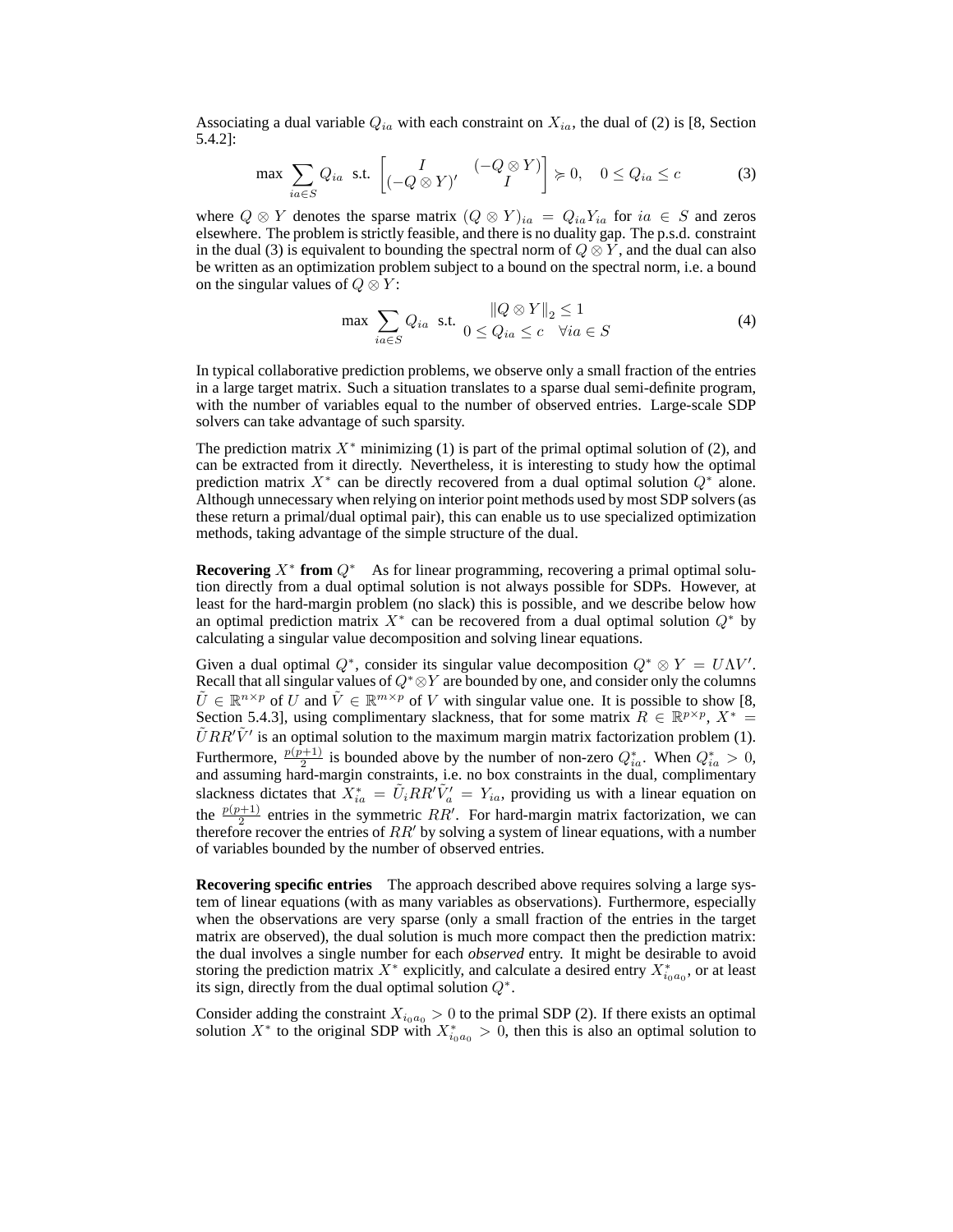the modified SDP, with the same objective value. Otherwise, the optimal solution of the modified SDP is not optimal for the original SDP, and the optimal value of the modified SDP is higher (worse) than the optimal value of the original SDP.

Introducing the constraint  $X_{i_0a_0} > 0$  to the primal SDP (2) corresponds to introducing a new variable  $Q_{i_0a_0}$  to the dual SDP (3), appearing in  $Q \otimes Y$  (with  $Y_{i_0a_0} = 1$ ) but *not* in the objective. In this modified dual, the optimal solution  $Q^*$  of the original dual would always be feasible. But, if  $X_{i_0a_0}^* < 0$  in all primal optimal solutions, then the modified primal SDP has a higher value, and so does the dual, and  $Q^*$  is no longer optimal for the new dual. By checking the optimality of  $Q^*$  for the modified dual, e.g. by attempting to re-optimize it, we can recover the sign of  $X_{i_0a_0}^*$ .

We can repeat this test once with  $Y_{i_0a_0} = 1$  and once with  $Y_{i_0a_0} = -1$ , corresponding to  $X_{i_0a_0} < 0$ . If  $Y_{i_0a_0}X_{i_0a_0}^* < 0$  (in all optimal solutions), then the dual solution can be improved by introducing  $\ddot{Q}_{i_0a_0}$  with a sign of  $Y_{i_0a_0}$ .

**Predictions for new users** So far, we assumed that learning is done on the known entries in all rows. It is commonly desirable to predict entries in a new partially observed row of Y (a new user), not included in the original training set. This essentially requires solving a "conditional" problem, where  $V$  is already known, and a new row of  $U$  is learned (the predictor for the new user) based on a new partially observed row of  $X$ . Using maximummargin matrix factorization, this is a standard SVM problem.

**Max-norm MMMF as a SDP** The max-norm variant can also be written as a SDP, with the primal and dual taking the forms:

$$
\min t + c \sum_{ia \in S} \xi_{ia} \text{ s.t. } \begin{bmatrix} A & X \\ X' & B \end{bmatrix} \succcurlyeq 0 \quad y_{ia} X_{ia} \ge 1 - \xi_{ia} \quad \forall ia \in S
$$
\n
$$
\xi_{ia} \ge 0 \qquad \qquad \Gamma, \Delta \text{ are diagonal}
$$
\n
$$
\begin{aligned}\n\Gamma_{ia} \ge 0 & \Gamma_{ia} \ge 0\n\end{aligned}
$$
\n
$$
\begin{aligned}\n\Gamma_{ia} &= 0 \\
\Gamma_{ia} &= 0\n\end{aligned}
$$
\n
$$
\begin{aligned}\n\Gamma_{ia} &= 0 \\
\Gamma_{ia} &= 0\n\end{aligned}
$$
\n
$$
\begin{aligned}\n\Gamma_{ia} &= 0 \\
\Gamma_{ia} &= 0\n\end{aligned}
$$
\n
$$
\begin{aligned}\n\Gamma_{ia} &= 0 \\
\Gamma_{ia} &= 0\n\end{aligned}
$$
\n
$$
\begin{aligned}\n\Gamma_{ia} &= 0 \\
\Gamma_{ia} &= 0\n\end{aligned}
$$
\n
$$
\begin{aligned}\n\Gamma_{ia} &= 0 \\
\Gamma_{ia} &= 0\n\end{aligned}
$$

$$
\max \sum_{ia \in S} Q_{ia} \text{ s.t. } \begin{bmatrix} \Gamma & (-Q \otimes Y) \\ (-Q \otimes Y)' & \Delta \end{bmatrix} \succcurlyeq 0 \qquad \begin{array}{c} \text{if } \Gamma + \text{tr} \Delta = 1 \\ \text{tr} \Gamma + \text{tr} \Delta = 1 \\ 0 \le Q_{ia} \le c \quad \forall ia \in S \end{array} \tag{6}
$$

#### **5 Generalization Error Bounds for Low Norm Matrix Factorizations**

Similarly to standard feature-based prediction approaches, collaborative prediction methods can also be analyzed in terms of their generalization ability: How confidently can we predict entries of Y based on our error on the observed entries  $Y_{S}$ ? We present here generalization error bounds that holds for *any* target matrix Y , and for a random subset of observations S, and bound the average error across all entries in terms of the observed margin error<sup>3</sup>. The central assumption, paralleling the i.i.d. source assumption for standard feature-based prediction, is that the observed subset  $S$  is picked uniformly at random.

**Theorem 4.** For all target matrices  $Y \in {\{\pm 1\}}^{n \times m}$  and sample sizes  $|S| > n \log n$ , and *for a uniformly selected sample* S *of* |S| *entries in* Y *, with probability at least* 1 − δ *over*

<sup>&</sup>lt;sup>3</sup>The bounds presented here are special cases of bounds for general loss functions that we present and prove elsewhere [8, Section 6.2]. To prove the bounds we bound the Rademacher complexity of bounded trace norm and bounded max-norm matrices (i.e. balls w.r.t. these norms). The unit trace norm ball is the convex hull of outer products of unit norm vectors. It is therefore enough to bound the Rademacher complexity of such outer products, which boils down to analyzing the spectral norm of random matrices. As a consequence of Grothendiek's inequality, the unit max-norm ball is within a factor of two of the convex hull of outer products of sign vectors. The Rademacher complexity of such outer products can be bounded by considering their cardinality.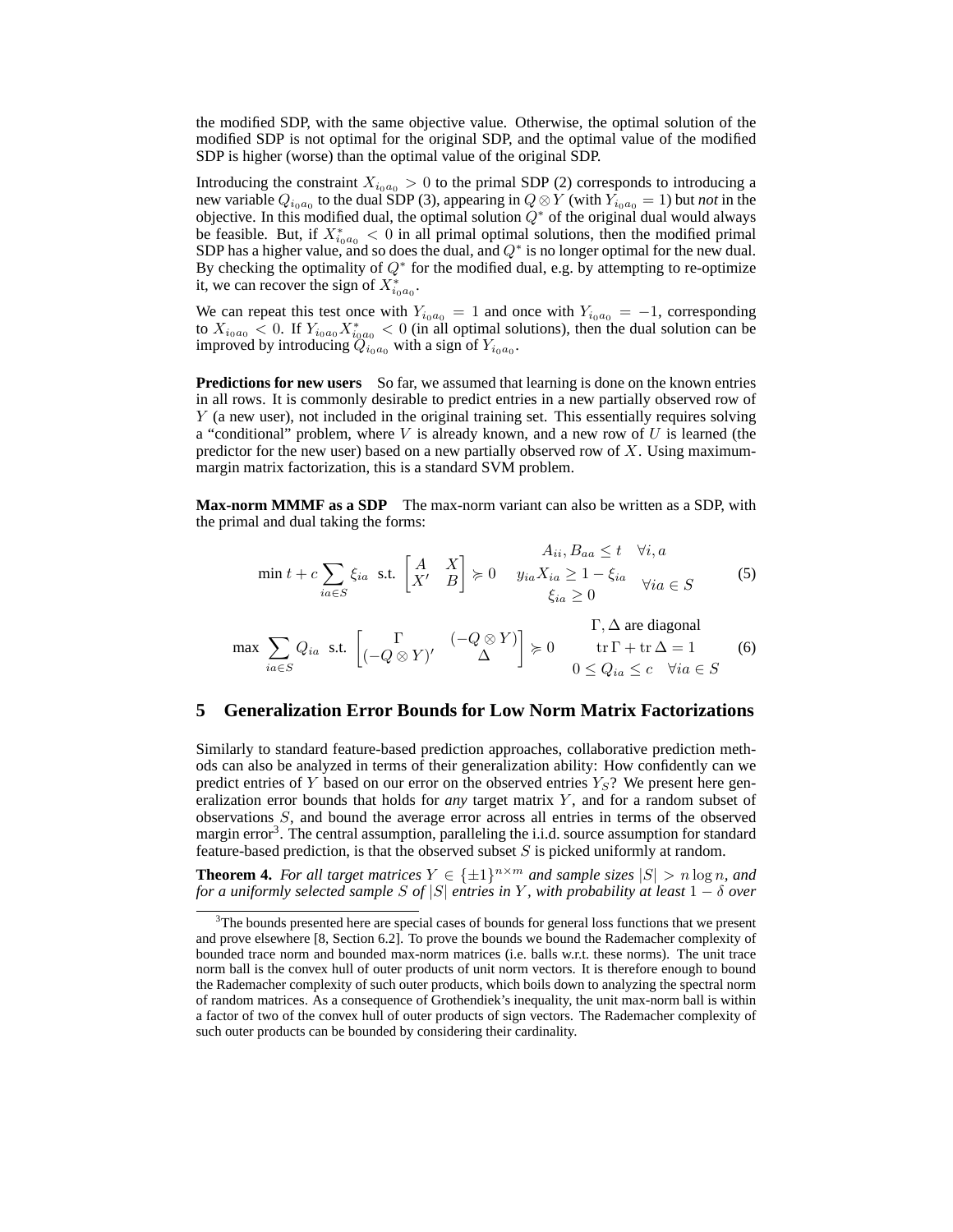*the sample selection, the following holds for all matrices*  $X \in \mathbb{R}^{n \times m}$  *and all*  $\gamma > 0$ *:* 

$$
\frac{1}{nm}|\{ia|X_{ia}Y_{ia} \le 0\}| < \frac{1}{|S|}|\{ia \in S|X_{ia}Y_{ia} \le \gamma\}| +
$$
  

$$
K\frac{||X||_{\Sigma}}{\gamma\sqrt{nm}}\sqrt[4]{\frac{(n+m)\ln n}{|S|}} + \sqrt{\frac{\ln(1+|\log ||X||_{\Sigma}/\gamma|)}{|S|}} + \sqrt{\frac{\ln(4/\delta)}{2|S|}} \quad (7)
$$

*and*

$$
\frac{1}{nm}|\{ia|X_{ia}Y_{ia} \le 0\}| < \frac{1}{|S|}|\{ia \in S|X_{ia}Y_{ia} \le \gamma\}| +
$$
  

$$
12\frac{\|X\|_{\max}}{\gamma} \sqrt{\frac{n+m}{|S|}} + \sqrt{\frac{\ln(1+|\log\|X\|_{\Sigma}/\gamma|)}{|S|}} + \sqrt{\frac{\ln(4/\delta)}{2|S|}} \quad (8)
$$

*Where* K *is a universal constant that does not depend on* Y *,*n*,*m*,*γ *or any other quantity.*

To understand the scaling of these bounds, consider  $n \times m$  matrices  $X = UV'$  where the norms of rows of U and V are bounded by r, i.e. matrices with  $||X||_{\text{max}} \leq r^2$ . The trace norm of such matrices is bounded by  $r^2/\sqrt{nm}$ , and so the two bounds agree up to log-factors—the cost of allowing the norm to be low on-average but not uniformly. Recall that the conditional problem, where  $V$  is fixed and only  $U$  is learned, is a collection of low-norm (large-margin) linear prediction problems. When the norms of rows in  $U$  and  $V$ are bounded by  $r$ , a similar generalization error bound on the conditional problem would include the term  $\frac{r^2}{\gamma}$  $\frac{r^2}{\gamma \sqrt{\frac{n}{|S|}}}$ , matching the bounds of Theorem 4 up to log-factors—learning *both* U and V does not introduce significantly more error than learning just one of them.

Also of interest is the comparison with bounds for low-rank matrices, for which  $||X||_{\Sigma} \leq$  $\sqrt{\text{rank } X} \|X\|_{\text{Fro}}$ . In particular, for  $n \times m$  rank- $k X$  with entries bounded by  $B, \|X\|_{\Sigma} \leq$  $\sqrt{knm}B$ , and the second term in the right-hand side of (7) becomes:

$$
K\frac{B}{\gamma}\sqrt[4]{\ln m}\sqrt{\frac{k(n+m)\ln n}{|S|}}\tag{9}
$$

Although this is the best (up to log factors) that can be expected from scale-sensitive bounds<sup> $4$ </sup>, taking a combinatorial approach, the dependence on the magnitude of the entries in  $X$  (and the margin) can be avoided [9].

## **6 Implementation and Experiments**

**Ratings** In many collaborative prediction tasks, the labels are not binary, but rather are discrete "ratings" in several ordered levels (e.g. one star through five stars). Separating  $R$ levels by thresholds  $-\infty = \theta_0 < \theta_1 < \cdots < \theta_R = \infty$ , and generalizing hard-margin constraints for binary labels, one can require  $\theta_{Y_{ia}} + 1 \leq X_{ia} \leq \theta_{Y_{ia}+1} - 1$ . A soft-margin version of these constraints, with slack variables for the two constraints on each observed rating, corresponds to a generalization of the hinge loss which is a convex bound on the zero/one level-agreement error (ZOE) [10]. To obtain a loss which is a convex bound on the mean-absolute-error (MAE—the difference, in levels, between the predicted level and the true level), we introduce  $R - 1$  slack variables for each observed rating—one for each

<sup>&</sup>lt;sup>4</sup>For general loss functions, bounds as in Theorem 4 depend only on the Lipschitz constant of the loss, and (9) is the best (up to log factors) that can be achieved without explicitly bounding the magnitude of the loss function.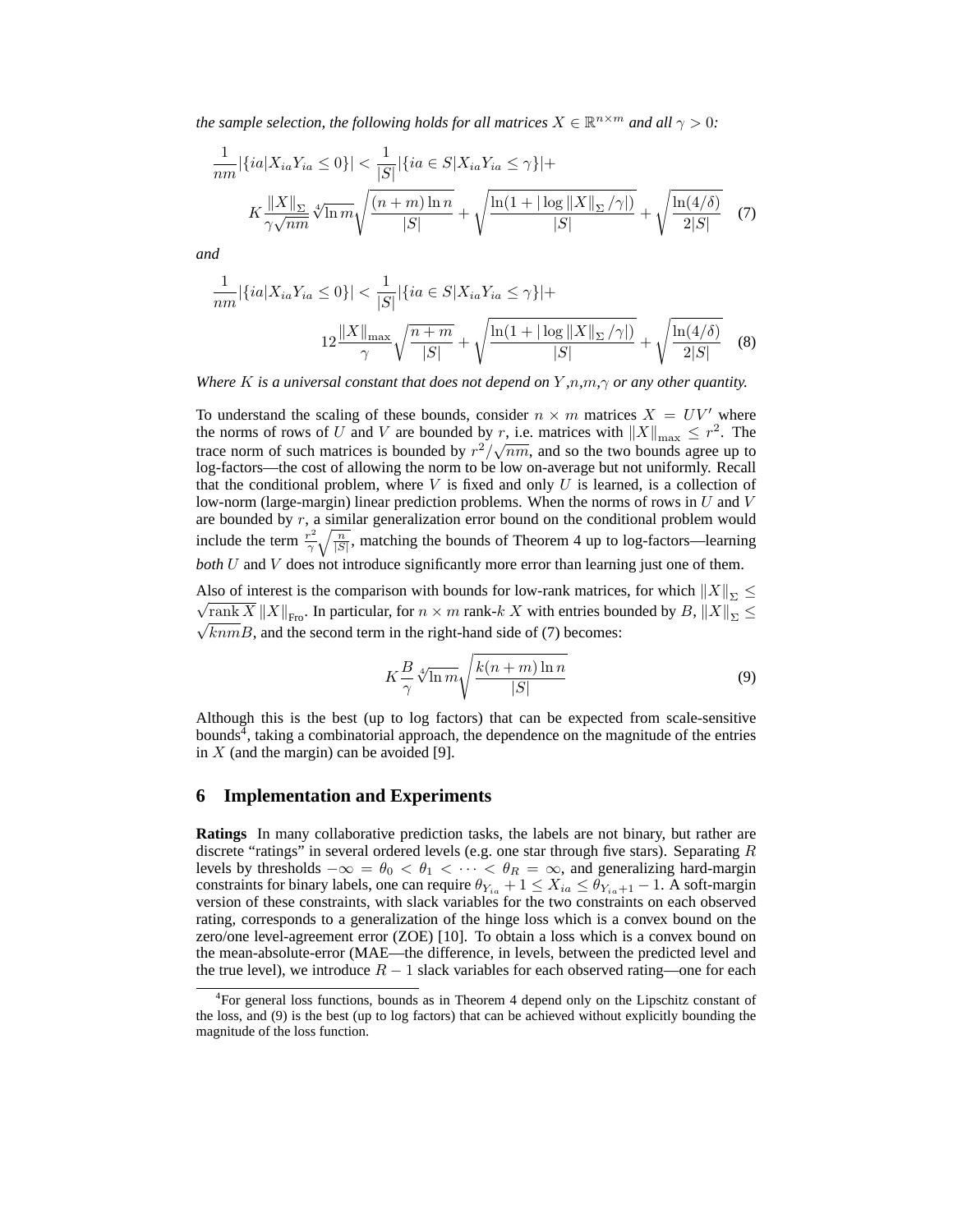of the  $R-1$  constraints  $X_{ia} \geq \theta_r$  for  $r < Y_{ia}$  and  $X_{ia} \leq \theta_r$  for  $r \geq Y_{ia}$ . Both of these soft-margin problems ("immediate-threshold" and "all-threshold") can be formulated as SDPs similar to (2)-(3). Furthermore, it is straightforward to learn also the thresholds (they appear as variables in the primal, and correspond to constraints in the dual)—either a single set of thresholds for the entire matrix, or a separate threshold vector for each row of the matrix (each "user"). Doing the latter allows users to "use ratings differently" and alleviates the need to normalize the data.

**Experiments** We conducted preliminary experiments on a subset of the 100K MovieLens Dataset<sup>5</sup>, consisting of the 100 users and 100 movies with the most ratings. We used CSDP [11] to solve the resulting SDPs<sup>6</sup>. The ratings are on a discrete scale of one through five, and we experimented with both generalizations of the hinge loss above, allowing per-user thresholds. We compared against WLRA and K-Medians (described in [12]) as "Baseline" learners. We randomly split the data into four sets. For each of the four possible test sets, we used the remaining sets to calculate a 3-fold cross-validation (CV) error for each method (WLRA, K-medians, trace norm and max-norm MMMF with immediate-threshold and allthreshold hinge loss) using a range of parameters (rank for WLRA, number of centers for K-medians, slack cost for MMMF). For each of the four splits, we selected the two MMMF learners with lowest CV ZOE and MAE and the two Baseline learners with lowest CV ZOE and MAE, and measured their error on the held-out test data. Table 1 lists these CV and test errors, and the average test error across all four test sets. On average and on three of the four test sets, MMMF achieves lower MAE than the Baseline learners; on all four of the test sets, MMMF achieves lower ZOE than the Baseline learners.

| <b>Test</b>    |                     | <b>ZOE</b> |       |                     | <b>MAE</b> |       |
|----------------|---------------------|------------|-------|---------------------|------------|-------|
| Set            | Method              | CV         | Test  | Method              | CV         | Test  |
| $\overline{1}$ | WLRA rank 2         | 0.547      | 0.575 | K-Medians $K=2$     | 0.678      | 0.691 |
| $\mathfrak{D}$ | WLRA rank 2         | 0.550      | 0.562 | K-Medians $K=2$     | 0.686      | 0.681 |
| 3              | WLRA rank 1         | 0.562      | 0.543 | K-Medians $K=2$     | 0.700      | 0.681 |
| 4              | WLRA rank 2         | 0.557      | 0.553 | K-Medians $K=2$     | 0.685      | 0.696 |
| Avg.           |                     |            | 0.558 |                     |            | 0.687 |
|                | max-norm $C=0.0012$ | 0.543      | 0.562 | max-norm $C=0.0012$ | 0.669      | 0.677 |
| 2              | trace norm $C=0.24$ | 0.550      | 0.552 | max-norm $C=0.0011$ | 0.675      | 0.683 |
| 3              | max-norm $C=0.0012$ | 0.551      | 0.527 | max-norm $C=0.0012$ | 0.668      | 0.646 |
| $\overline{4}$ | max-norm $C=0.0012$ | 0.544      | 0.550 | max-norm $C=0.0012$ | 0.667      | 0.686 |
| Avg.           |                     |            | 0.548 |                     |            | 0.673 |

Table 1: Baseline (top) and MMMF (bottom) methods and parameters that achieved the lowest cross validation error (on the training data) for each train/test split, and the error for this predictor on the test data. All listed MMMF learners use the "all-threshold" objective.

#### **7 Discussion**

Learning maximum-margin matrix factorizations requires solving a sparse semi-definite program. We experimented with generic SDP solvers, and were able to learn with up to tens of thousands of labels. We propose that just as generic QP solvers do not perform well on SVM problems, special purpose techniques, taking advantage of the very simple structure of the dual (3), are necessary in order to solve large-scale MMMF problems.

SDPs were recently suggested for a related, but different, problem: learning the features

<sup>5</sup> http://www.cs.umn.edu/Research/GroupLens/

<sup>6</sup> Solving with immediate-threshold loss took about 30 minutes on a 3.06GHz Intel Xeon. Solving with all-threshold loss took eight to nine hours. The MATLAB code is available at www.ai.mit.edu/˜nati/mmmf